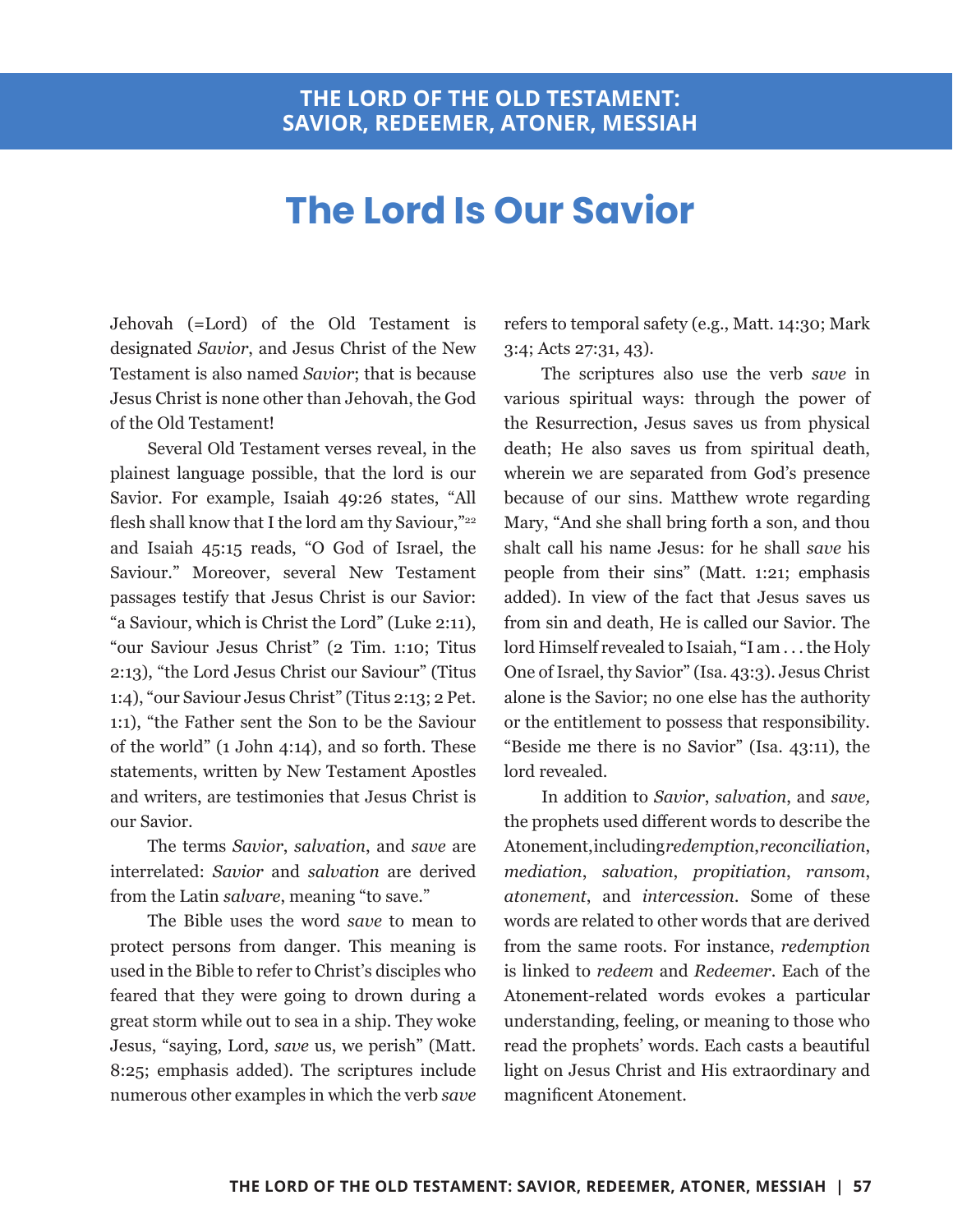## **The Lord of the Old Testament Is Designated** *Savior*

| <b>Scripture</b>                                                                                                                                                        | <b>Reference</b>  |
|-------------------------------------------------------------------------------------------------------------------------------------------------------------------------|-------------------|
| "All flesh shall know that I the lord am thy Saviour and thy Redeemer,<br>the mighty One of Jacob."                                                                     | Isa, 49:26        |
| "For I am the lord thy God, the Holy One of Israel, thy <b>Saviour.</b> "                                                                                               | <b>Isa.</b> 43:3  |
| "The God of my rock; in him will I trust: he is my shield, and the horn of<br>my salvation, my high tower, and my refuge, my saviour; thou savest<br>me from violence." | 2 Sam. 22:3       |
| "I, even I, am the lord; and beside me there is no <b>saviour</b> ."                                                                                                    | <b>Isa.</b> 43:11 |
| "There is no God else beside me; a just God and a <b>Saviour</b> ; there is<br>none beside me."                                                                         | <b>Isa. 45:21</b> |
| "Verily thou art a God that hidest thyself, O God of Israel, the Saviour."                                                                                              | <b>Isa.</b> 45:15 |
| "Yet I am the lord thy God; thou shalt know no god but me: for<br>there is no <b>saviour</b> beside me."                                                                | Hos. 13:4         |
| "They forgat God their saviour, which had done great things in Egypt."                                                                                                  | Ps. 106:21        |